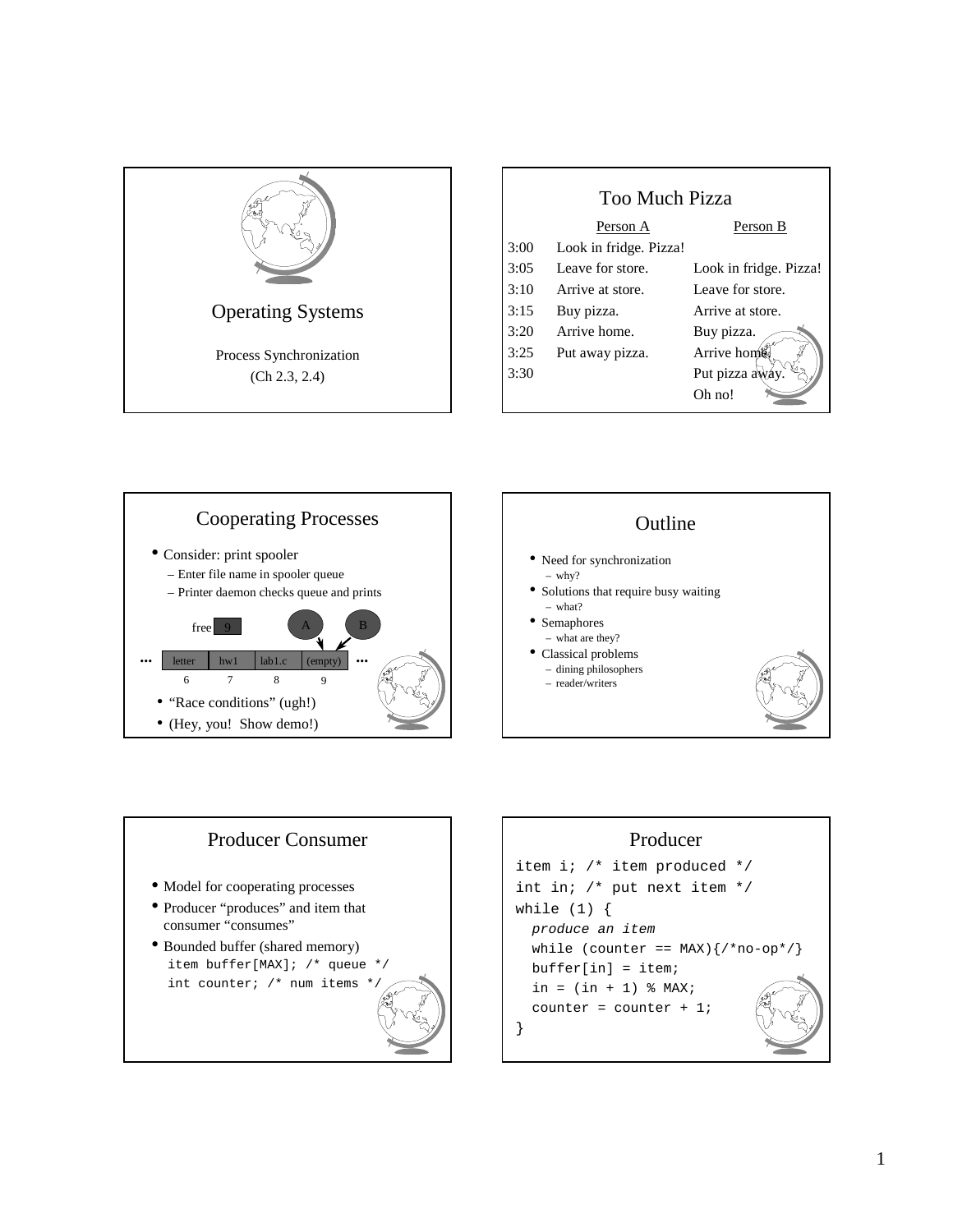#### Consumer

```
item i; /* item consumed */
int out; /* take next item */
while (1) {
  while (counter == 0) \{/*no-op*/\}item = buffer[out];
  out = (out + 1) % MAX;
  counter = counter - 1;
  consume the item
}
```

| Trouble! |                |                   |
|----------|----------------|-------------------|
| Р:       | $R1 = counter$ | $\{R1 = 5\}$      |
| Р:       | $R1 = R1 + 1$  | $\{R1 = 6\}$      |
| c:       | $R2 = counter$ | $\{R2 = 5\}$      |
| c:       | $R2 = R2 -1$   | $\{R2 = 4\}$      |
| c:       | $counter = R2$ | $\{counter = 4\}$ |
| Р:       | $counter = R1$ | $\{counter$       |



# First Try: Strict Alternation int turn; /\* shared, id of turn \*/ while $(1)$  { while (turn <> my\_pid) {  $/*$  no-op  $*/$ } /\* critical section \*/ turn = your\_pid /\* remainder section \*/ }



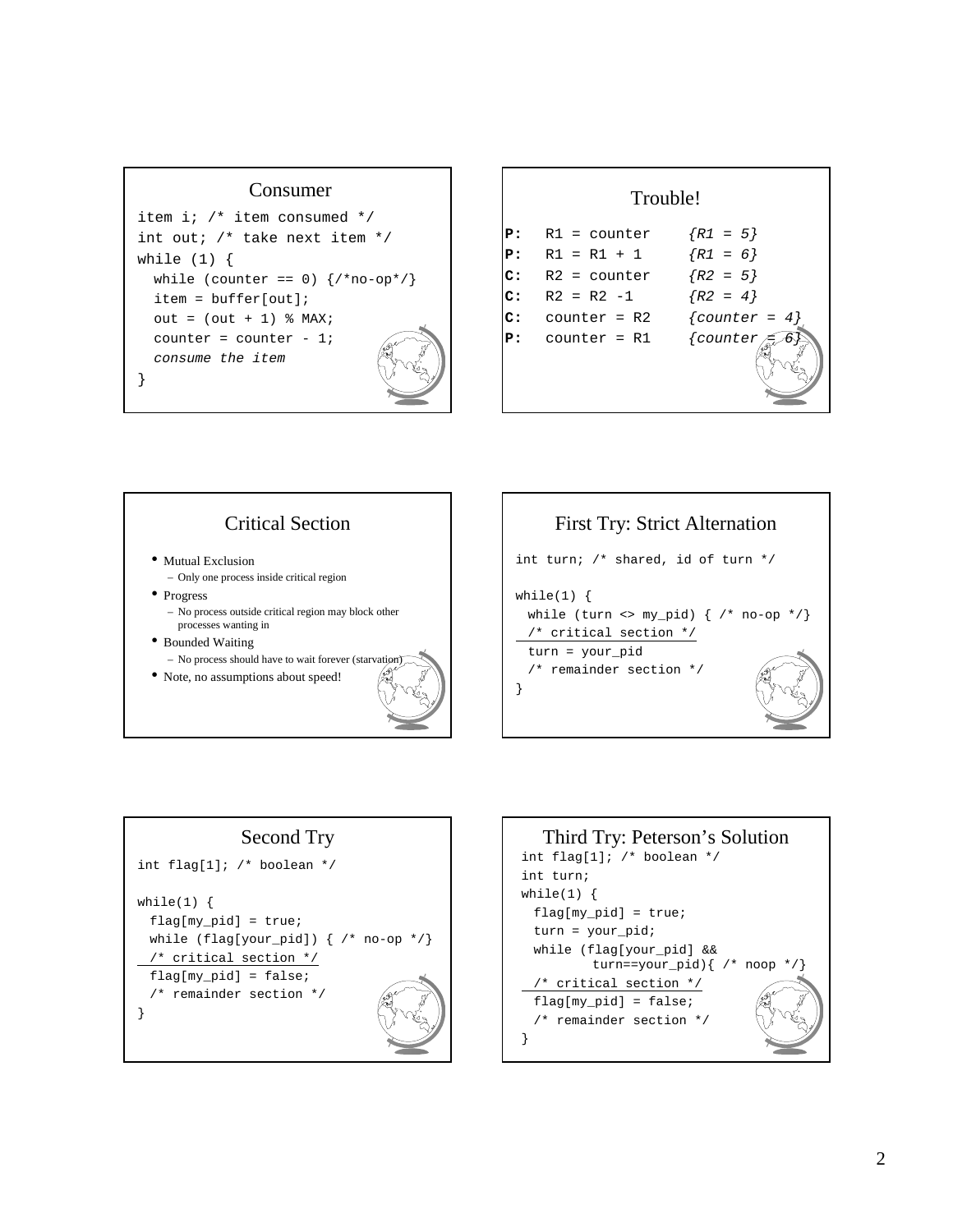## Multiple-Processes

- "Bakery Algorithm"
- Common data structures boolean choosing[n]; int num[n];
- Ordering of processes – If same number, can decide "winner"











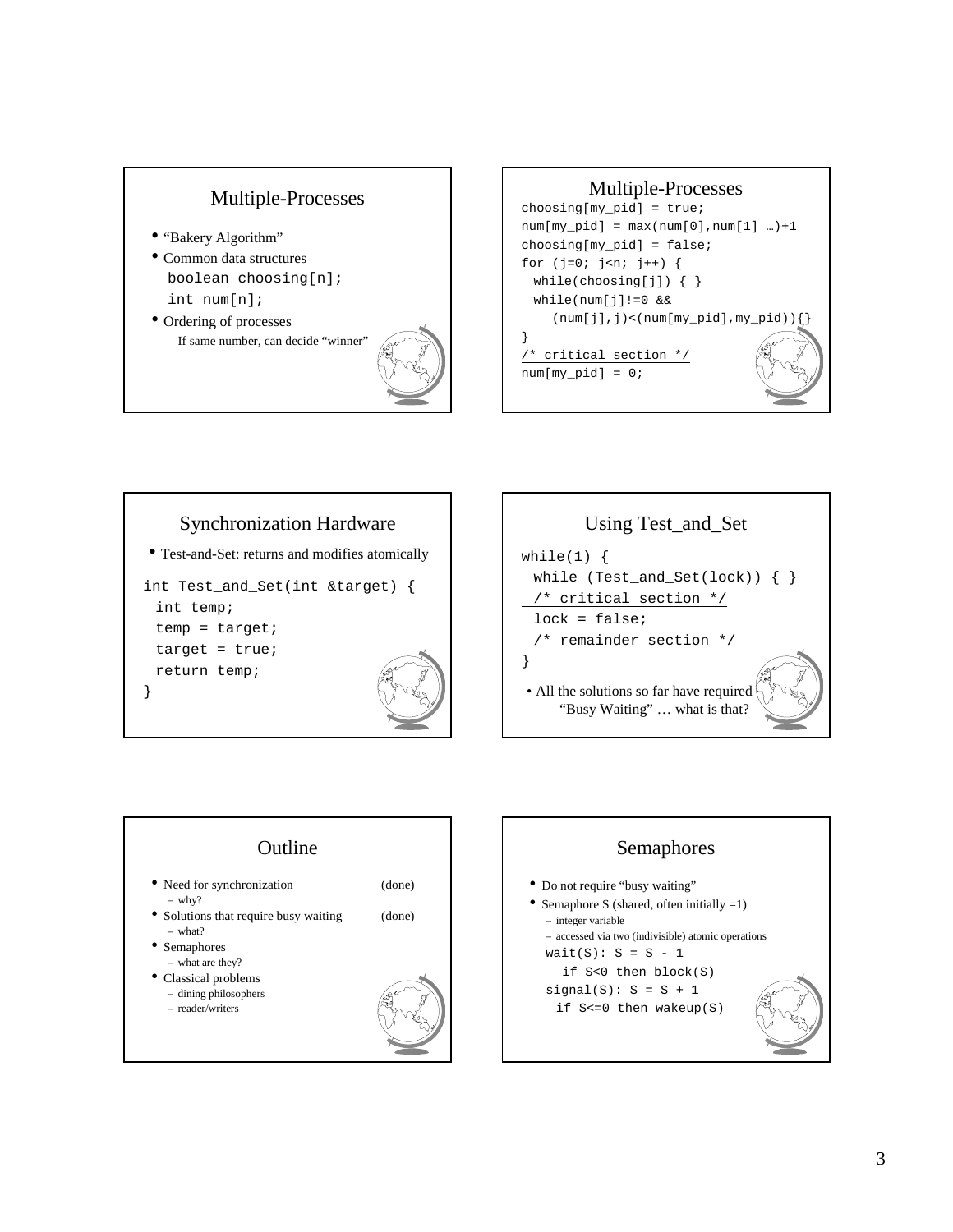

### Semaphore Implementation

- Disable interrupts
	- Why is this not evil?
	- Multi-processors?
- Use correct software solution
- Use special hardware, i.e.- Test-and-Set



## Design Technique: Reducing a Problem to a Special Case • Simple solution not adequate – ex: disabling interrupts • Problem solution requires special case solution – ex: protecting *S* for semaphores • Simple solution adequate for special case • Other examples: – name servers, on-line help



## Classical Synchronization Problems

- Bounded Buffer
- Readers Writers
- Dining Philosophers



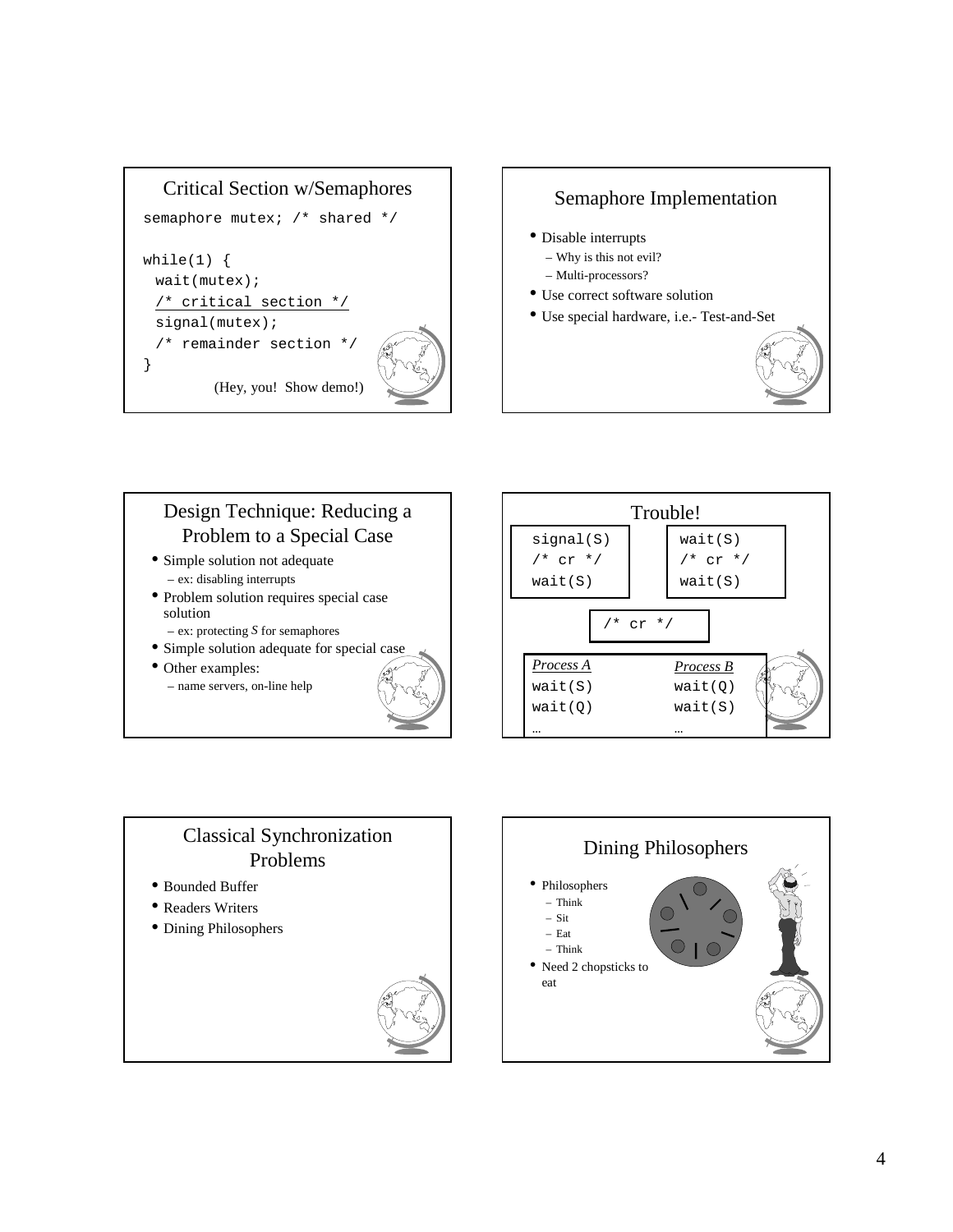

### Other Solutions

- Allow at most N-1 to sit at a time
- Allow to pick up chopsticks only if both are available
- Asymmetric solution (odd L-R, even R-L)



# Readers-Writers

- *Readers* only read the content of object
- *Writers* read and write the object
- Critical region:
	- No processes
	- One or more readers (no writers)
	- One writer (nothing else)
- Solutions favor Reader *or* Writer



## Readers-Writers

Shared: semaphore mutex, wrt; int readcount;

#### Writer: wait(wrt)

/\* write stuff \*/ signal(wrt);



#### Readers-Writers Reader: wait(mutex); readcount = readcount +  $1$ ; if (readcount==1) wait(wrt); signal(mutex); /\* read stuff \*/

wait(mutex); readcount = readcount if (readcount==0) signal(w) signal(mutex);

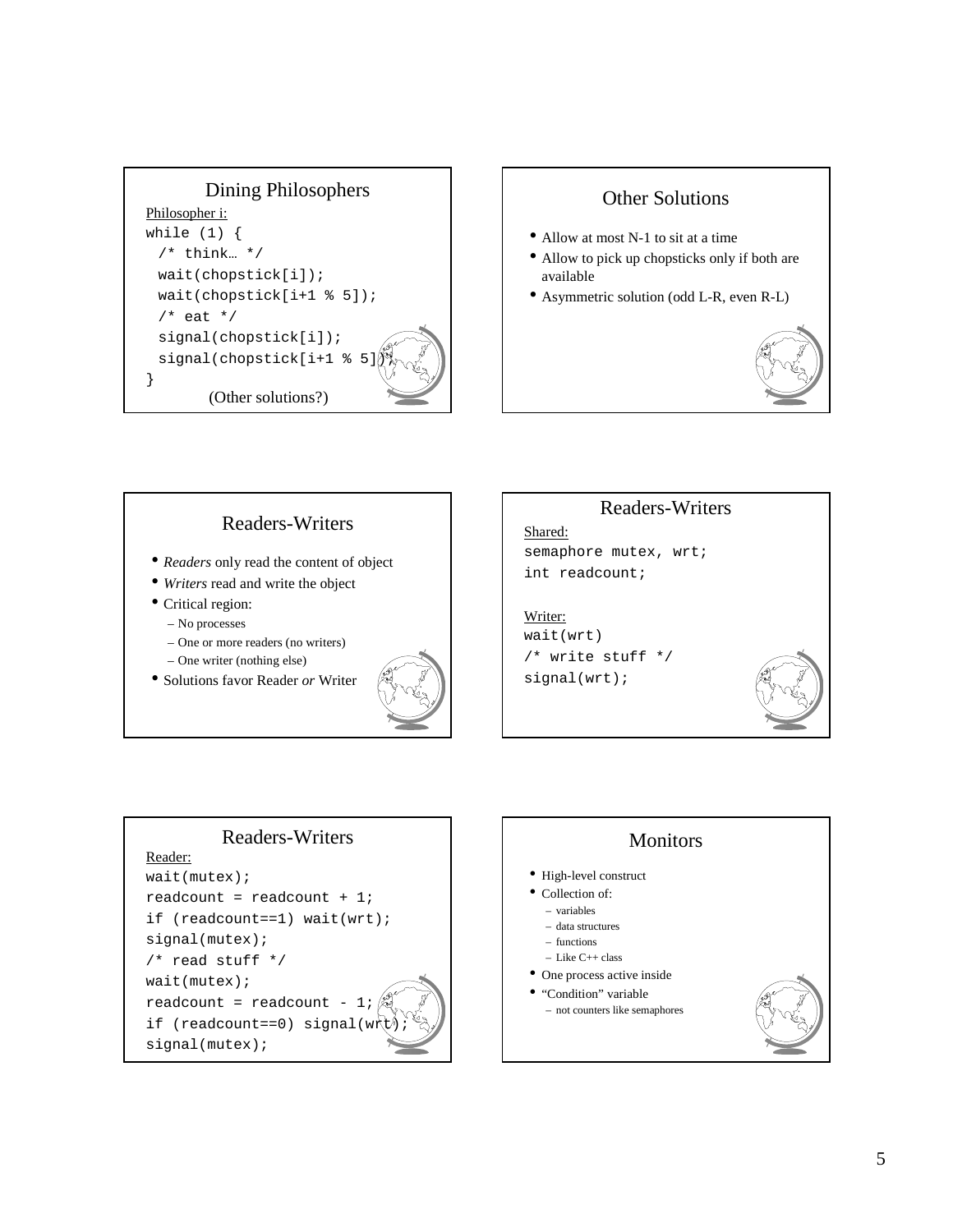





## Other Process Synchronization Methods

- Sequencers
- Path Expressions
- Serializers
- 
- All essentially equivalent in terms of semantics. Can build each other!



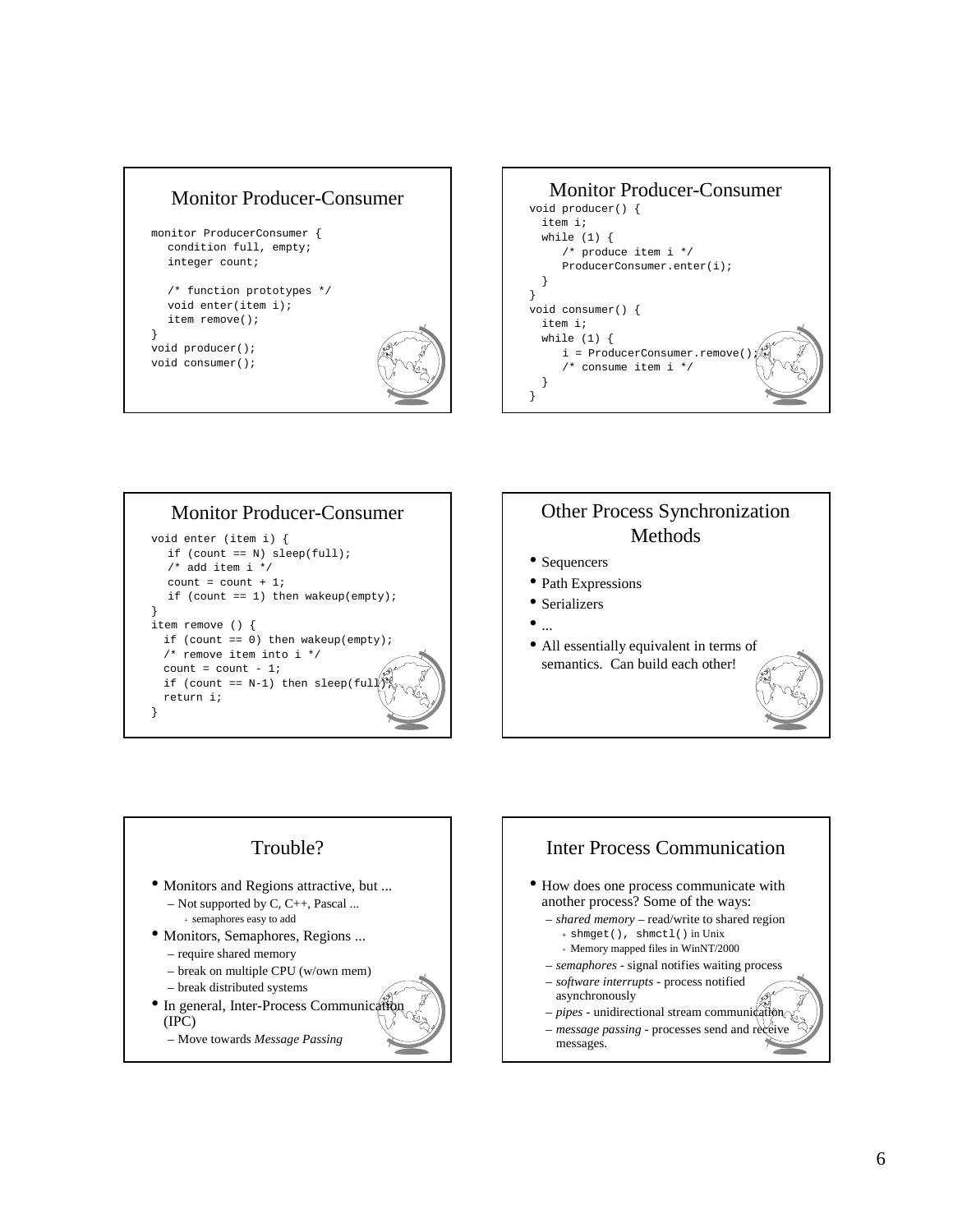#### Software Interrupts

- Similar to hardware interrupt.
- Processes interrupt each other (often for system call)
- Asynchronous! Stops execution then restarts – cntl-C
	- child process completes
	- alarm scheduled by the process expires + Unix: SIGALRM from alarm() or setit.
	- $-$  resource limit exceeded (disk quota, CPU
	- $-$  programming errors: invalid data, divide by
		-



- (Hey, show demos!)
-